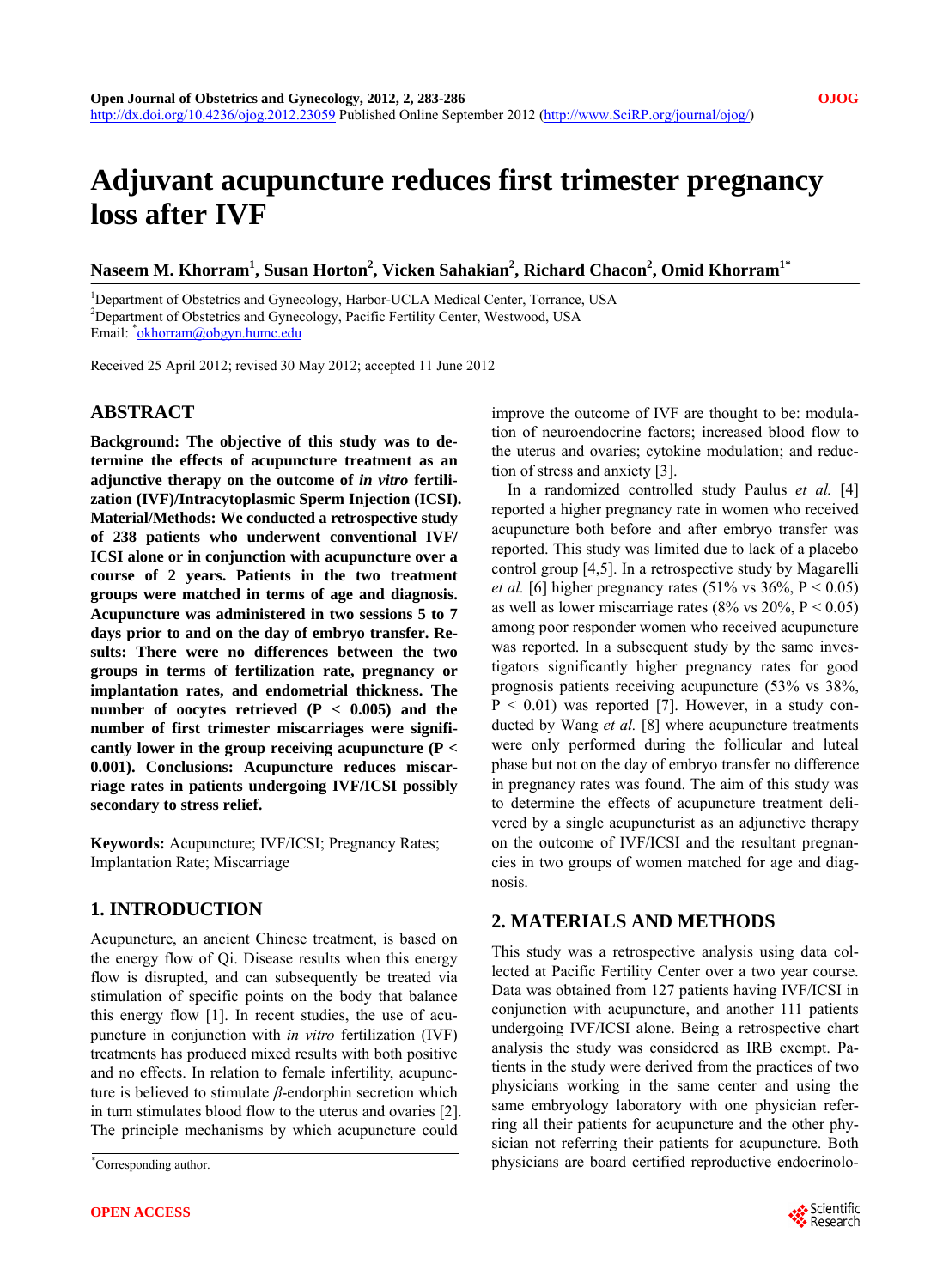gists using the same stimulation protocols and medications for controlled ovarian hyperstimulation. The stimulation protocol consisted of oral contraceptive suppression for one month followed by Leuprolide acetate for down regulation. For controlled ovarian hyperstimulation a combination of recombinant FSH and HMG preparation (1:1 or 2:1 ratio) was used. Luteal support was provided with progesterone in oil (50 mg/ml IM, daily) and vaginal suppository (50 mg daily). A single acupuncturist administered the treatment. A minimum of two acupuncture treatments were given 5 to 7 days prior to and on the day of embryo transfer. The acupuncture protocol consisted of three groups of acupuncture points, each group promoting fertility in a different way. These groups were Eight Extraordinary Vessel points, Twelve Meridian acupuncture points, and Auricular points. Additionally, each session incorporated acu-points selected to treat specific presenting symptoms related to side effects of the fertility medications.

The first group of points inserted pertains to the deep lying Extraordinary Vessels. The combination of Pericarium Six and Spleen Four opens the Chong Mai, the Sea of Blood, which promotes blood flow to the uterus. The combination points Lung 7 and Kidney 6 open the Ren Mai, the Receiving Vessel, tonifying all aspects of reproduction and fertility. The second group of points is related to the meridians located more superficially on the body. Stomach 36, Spleen 6, Kidney 3, Ren 4 (conception vessel 4), Stomach 28, Liver 3 and Large Intestine 4 all work together to activate and strengthen Qi and Blood.

The data were then analyzed documenting seven variables including the clinical outcome, as well as age, diagnosis, endometrial thickness, number of oocytes retrieved, percent fertilization, and implantation rates. The implantation rate was calculated by dividing the number of gestational sacs on the ultrasound by the number of embryos transferred. All pregnancies were followed for the first trimester. Data was analyzed using the Sigma Stat software. The Chi-square and student's t-test were used to compare the various end points in the two study groups.

## **3. RESULTS**

**Table 1** demonstrates the demographics of the two study groups. As shown there were no differences in terms of age or infertility diagnosis or percentage of patients undergoing Intracytoplasmic Sperm Injection (ICSI) between the two groups. Outcome data are shown in **Table 2**. There were no significant differences between the groups in terms of endometrial thickness, percent fertilization, or pregnancy rates. The number of oocytes retrieved in the control group was significantly higher

|                              | Control<br>$(n = 111)$ | Acupuncture<br>$(n = 127)$ | P         |
|------------------------------|------------------------|----------------------------|-----------|
| <b>Average Age</b>           | $36.61 \pm 0.41$       | $36.83 \pm 0.51$           | <b>NS</b> |
| <b>Ovulatory Dysfunction</b> | 8.3%                   | 11%                        | NS        |
| <b>Male Factor</b>           | 33%                    | 38.5%                      | NS        |
| <b>Tubal Disease</b>         | 13%                    | 9.7%                       | NS        |
| <b>Unexplained</b>           | 16.2%                  | 20%                        | NS        |
| Age Factor                   | 8.3%                   | 5.3%                       | NS        |
| <b>Endometriosis</b>         | 21%                    | 15.8%                      | NS        |

**Table 2.** End points analyzed in acupuncture and control groups.

|                                            | Control<br>$(n = 111)$ | Acupuncture<br>$(n = 127)$ | P         |
|--------------------------------------------|------------------------|----------------------------|-----------|
| Endometrial Thickness<br>(mm)              | $8.73 \pm 0.21$        | $8.29 \pm 0.19$            | NS        |
| Mean Number of<br><b>Oocytes Retrieved</b> | $13.55 \pm 0.88$       | $10.57 \pm 0.60$           | 0.005     |
| <b>Percent Fertilization</b>               | 66 36\% $\pm$ 2.09\%   | 68.97% $\pm$ 2.29%         | NS        |
| <b>Implantation Rate</b>                   | $34.74\% \pm 3.29\%$   | $31.12\% \pm 3.28\%$       | <b>NS</b> |
| <b>Pregnancy Rate</b>                      | $45.45\% \pm 0.04\%$   | $39.37\% \pm 0.04\%$       | <b>NS</b> |
| Miscarriage Rate                           | $40\% \pm 0.07\%$      | $31.8\% \pm 0.07\%$        | 0.001     |
|                                            |                        |                            |           |

than acupuncture group ( $P < 0.005$ ). First trimester miscarriage rates were significantly lower ( $P < 0.001$ ) in the acupuncture group as compared with the control group. The 95% confidence interval for the difference between the two means (miscarriage) was determined to be  $-0.280$  to  $+0.117$  making it plausible that  $\mu_1$  and  $\mu_2$  are nearly equal and the null hypothesis can be accepted.

### **4. DISCUSSION**

In this study comparing two well-matched groups undergoing IVF/ICSI alone or in conjunction with acupuncture no differences in terms of endometrial thickness, fertilization, or pregnancy rates was observed. However, the rates of first trimester miscarriage rates were significantly lower in the acupuncture group.

Patients undergoing IVF are often times under great emotional stress, and it has been found that stress can reduce fertility [9], and increase miscarriages [10]. Acupuncture can help eliminate mental stress [11,12] even in the setting of patients undergoing IVF [13]. In our study subjects receiving acupuncture reported feeling relaxed after the treatment sessions, possibly indicating reduced stress in this group. The reduction in stress induced by acupuncture has been associated with higher *β*-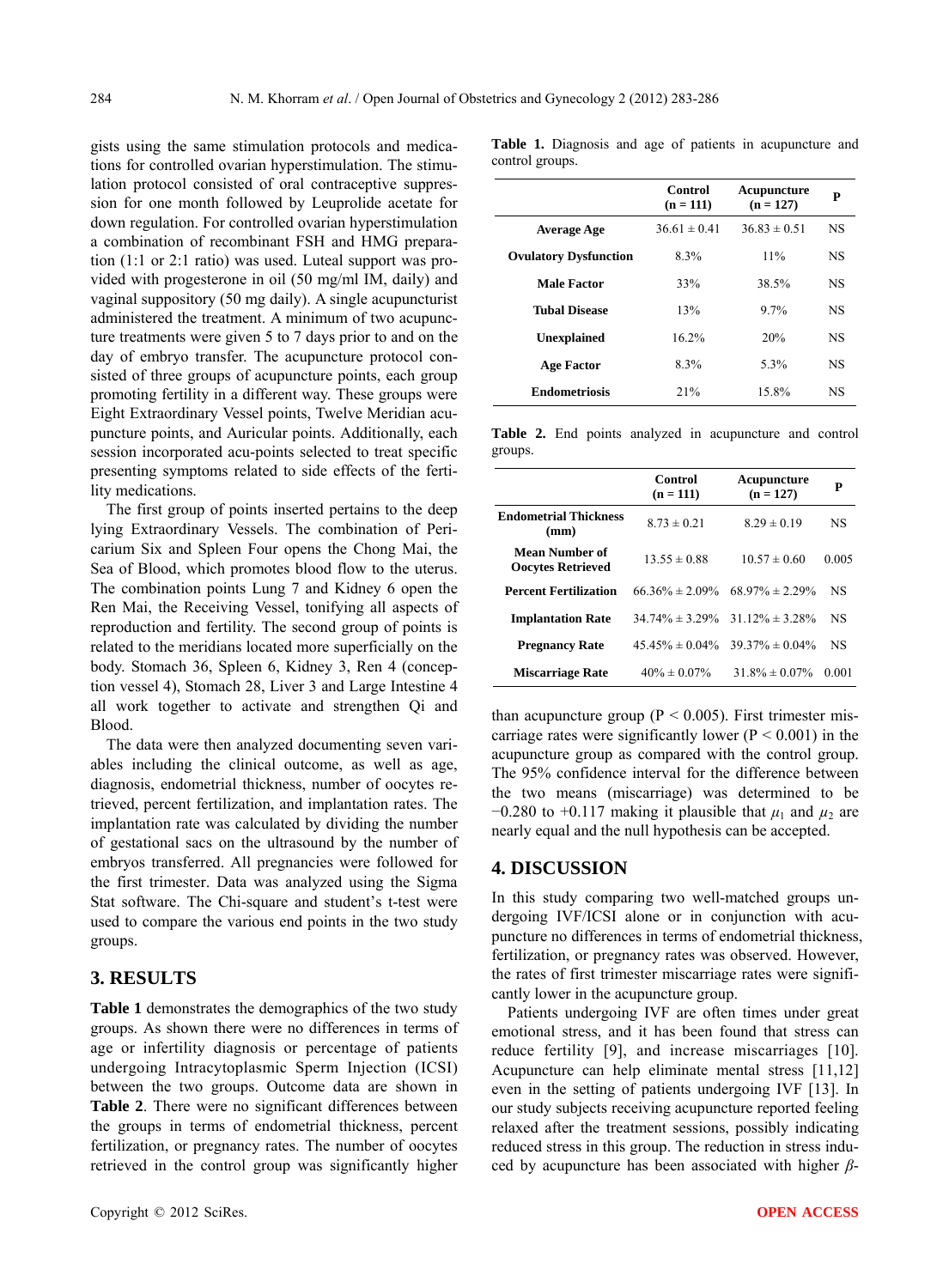endorphin secretion [14]. At the time of embryo transfer uterine contraction frequency is increased [15], and acupuncture has been shown to reduce uterine contractions [16] and thereby increase pregnancy rates [17]. The reduction of uterine contractions might be another potential mechanism for reduction of miscarriage rates found in our study. In a systematic online review and meta-analysis of seven trials involving 1366 women undergoing IVF and IVF in conjunction with acupuncture treatments on day of embryo transfer [18] an increase in clinical pregnancy (odds ratio 1.65, 95% confidence interval 1.27 to 2.14; number needed to treat (NNT) 10  $(7 \text{ to } 17)$ ; seven trials), ongoing pregnancy  $(1.87, 1.40$  to  $2.49$ ; NNT 9 (6 to 15); five trials), and live birth (1.91, 1.39 to 2.64; NNT 9 (6 to 17); four trials) was reported. While the miscarriage rates were not specified, live birth rates were determined to be higher in the acupuncture group. Stener *et al.* [19] also reported a higher take home baby rate per embryo transfer in the acupuncture group (41% versus  $19.4\%$ ,  $P < 0.05$ ). The miscarriage rate in this study was determined to be non-significantly lower in the acupuncture group, (10.7% vs 31.6%). Magarelli *et al.* [20] found statistically lower ectopic pregnancy rates in the acupuncture group ( $P \le 0.05$ ) with no differences in implantation and fertilization rates or number of oocytes retrieved. Stener-Victorin *et al.* [19] also showed a significantly higher implantation rate per embryo transfer (27.2% vs 16.3%,  $P < 0.05$ ) in the acupuncture group. The reason for the lower number of oocytes retrieved in the acupuncture group in our study is unknown. If acupuncture increases blood flow to the ovary we would have expected to retrieve higher number of oocytes in the acupuncture group. The reported differences in outcomes in the various acupuncture studies are related to heterogeneity of the patients studied, the timing and manner of acupuncture administered. To control for these variables multi-center randomized prospective trials using the same protocols will be needed to address the beneficial or lack of effect of acupuncture as an adjunct to IVF/ICSI. The effects of acupuncture on uterine blood flow, contractions and correlation with stress level will need to be assessed in such trials.

#### **5. ACKNOWLEDGEMENTS**

The authors thank Ms. Hye Jin Park for manuscript preparation.

#### **REFERENCES**

- [1] Dieterle, S., Ying, G., Hatzmann, W. and Neuer, A. (2006) Effect of acupuncture on the outcome of in vitro fertilization and intracytoplasmic sperm injection: A randomized, prospective, controlled clinical study. *Fertility Sterility*, **85**, 1347-1351. [doi:10.1016/j.fertnstert.2006.01.008](http://dx.doi.org/10.1016/j.fertnstert.2006.01.008)
- [2] Westergaard, L.G., Mao, Q., Krogslund, M., Sandrini, S.,

Lenz, S. and Grinsted, J. (2006) Acupuncture on the day of embryo transfer significantly improves the reproductive outcome of infertile women: A prospective, randomized trial. *Fertility and Sterility*, **85**, 1341-1346. [doi:10.1016/j.fertnstert.2005.08.070](http://dx.doi.org/10.1016/j.fertnstert.2005.08.070)

- [3] Anderson, B.J., Haimovici, F., Ginsburg, E.S., Schust, D.J. and Wayne, P.M. (2007) *In vitro* fertilization and acupuncture: Clinical efficacy and mechanistic basis. *Alternative Therapeutic Health Medicine*, **13**, 38-48.
- [4] Paulus, W.E., Zhang, M., Strehler, E., El-Danasouri, I. and Sterzik, K. (2002) Influence of acupuncture on the pregnancy rate in patients who undergo assisted reproduction therapy. *Fertility and Sterility*, **77**, 721-724. [doi:10.1016/S0015-0282\(01\)03273-3](http://dx.doi.org/10.1016/S0015-0282(01)03273-3)
- [5] White, A.R. (2003) A review of controlled trials of acupuncture for women's reproductive health care. *Journal of Family Planning and Reproductive Health Care*, **29**, 233-236. [doi:10.1783/147118903101197863](http://dx.doi.org/10.1783/147118903101197863)
- [6] Magarelli, P.C. and Cridenda, D.K. (2004) Acupuncture and IVF poor responders a cure? *Fertility and Sterility*, **81**, S20. [doi:10.1016/j.fertnstert.2004.02.045](http://dx.doi.org/10.1016/j.fertnstert.2004.02.045)
- [7] Magarelli, P.C., Cridenda, D.K. and Cohen, M. (2004) Acupuncture and good prognosis IVF patients: Synergy. *Fertility and Sterility*, **82**, S80-S81. [doi:10.1016/j.fertnstert.2004.07.205](http://dx.doi.org/10.1016/j.fertnstert.2004.07.205)
- [8] Wang, W., Check, J.H., Liss, J.R. and Choe, J.K. (2007) A matched, controlled study to evaluate the efficacy of acupuncture for improving pregnancy rates following in vitro fertilization-embryo transfer. *Clinics Experimental Obstetetrics & Gynecology*, **34**, 137-138.
- [9] Csemiczky, G., Landgren, B.M. and Collins, A. (2000) The influence of stress and state anxiety on the outcome of IVF-treatment: Psychological and endocrinological assessment of Swedish women entering IVF-treatment. *Acta Obstetrics & Gynecology Scandinivia*, **79**, 113-118. [doi:10.1034/j.1600-0412.2000.079002113.x](http://dx.doi.org/10.1034/j.1600-0412.2000.079002113.x)
- [10] Repromed (2007) Pregnancy rates. http://www.repromed.com.au/question5.html
- [11] Middlekauff, H.R. (2004) Acupuncture in the treatment of heart failure. *Cardiology Review*, **12**, 171-173. [doi:10.1097/01.crd.0000103650.71735.f0](http://dx.doi.org/10.1097/01.crd.0000103650.71735.f0)
- [12] Ernst, E. and White, A.R. (2001) Prospective studies of the safety of acupuncture: A systematic review. *American Journal of Medicine*, **110**, 481-485. [doi:10.1016/S0002-9343\(01\)00651-9](http://dx.doi.org/10.1016/S0002-9343(01)00651-9)
- [13] Chan, C.H., Ng, E.H., Chan, C.L., Ho and Chan, T.H. (2006) Effectiveness of psychosocial group intervention for reducing anxiety in women undergoing *in vitro* fertilization: A randomized controlled study. *Fertility and Sterility*, **85**, 339-346. [doi:10.1016/j.fertnstert.2005.07.1310](http://dx.doi.org/10.1016/j.fertnstert.2005.07.1310)
- [14] Dong, J.T. (1993) Research on the reduction of anxiety and depression with acupuncture. *American Journal of Acupuncture*, **21**, 327-330.
- [15] Ayoubi, J.M., Epiney, M., Brioschi, P.A., Fanchin, R., Chardonnens, D. and de Ziegler, D. (2003) Comparison of changes in uterine contraction frequency after ovulation in the menstrual cycle and in *in vitro* fertilization cycles. *Fertility and Sterility*, **79**, 1101-1105.